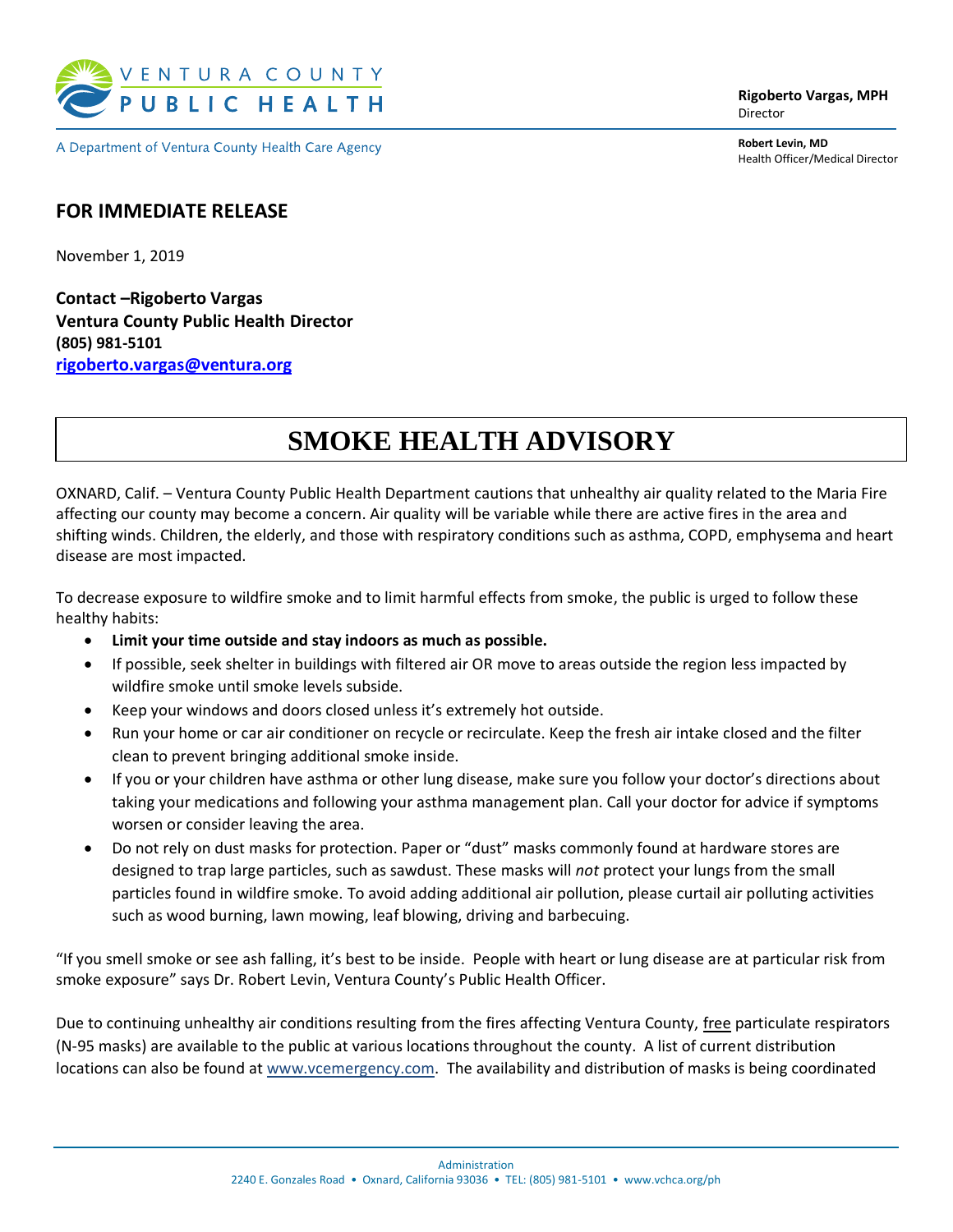by various County offices, including the Ventura County Health Care Agency, Public Health Department, Emergency Medical Services Agency, and County Executive Office in collaboration with various community organizations.